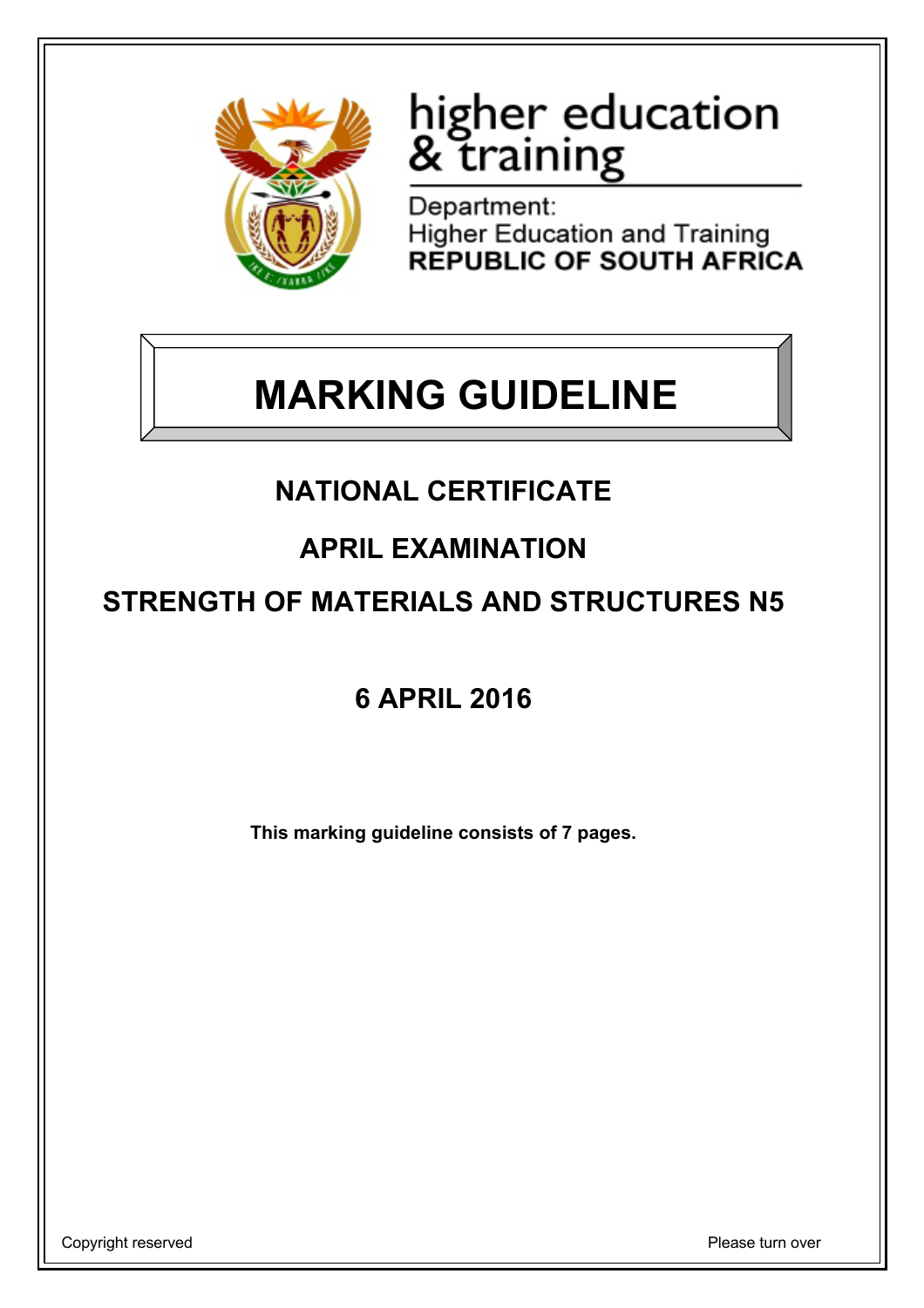

STRIAN√

**[10]**

(6)

(6)

#### **QUESTION 2**

 $d = \sqrt{\frac{F \times 4}{\sigma \times \pi}} = \sqrt{\frac{125 \times 10^3 \times 4}{215 \times 10^6 \times \pi}} \sqrt{27.2 \, mm^2} \sqrt{27.2 \, mm^2}$ 2.1 (2)  $0.29^{-3\sqrt{}} = \frac{125 \times 10^3 (0.09 + 0.05) \sqrt{}}{\pi \times 0.05^2 \times 210 \times 10^9 \sqrt{}}$   $+ \frac{125 \times 10^3 \times x \times 4 \sqrt{}}{\pi \times 0.0272^2 \times 210 \times 10^9 \sqrt{}}$  = 2.2

2.3

 $X_T = X_1 + X_2 + X_3$ 

$$
X_1 = \frac{125 \times 10^3 \times 4 \times 90 \times 10^{-3} \sqrt{10}}{0.05^2 \times \pi \times 210 \times 10^9} = 0.027283 \text{mm} \sqrt{10^{-10} \text{ m}^2/\left(\frac{125 \times 10^3 \times 4 \times 241.67 \times 10^{-3}}{\pi \times 0.0272^2 \times 210 \times 10^9}\right)}} = 0.2469 \text{mm}
$$
  

$$
X_3 = \frac{125 \times 10^3 \times 4 \times 0.05 \times 10^{-3}}{\pi \times 0.05^2 \times 210 \times 10^9} \sqrt{100} = 0.015157 \text{mm}
$$

2.4 
$$
U_T = \frac{125 \times 10^3}{2} \times 0.29 \times 10^{-3} \sqrt{=} 18.125 \text{ J} \sqrt{\hspace{2cm}} (2)
$$

Copyright reserved **Please turn over the Copyright reserved** Please turn over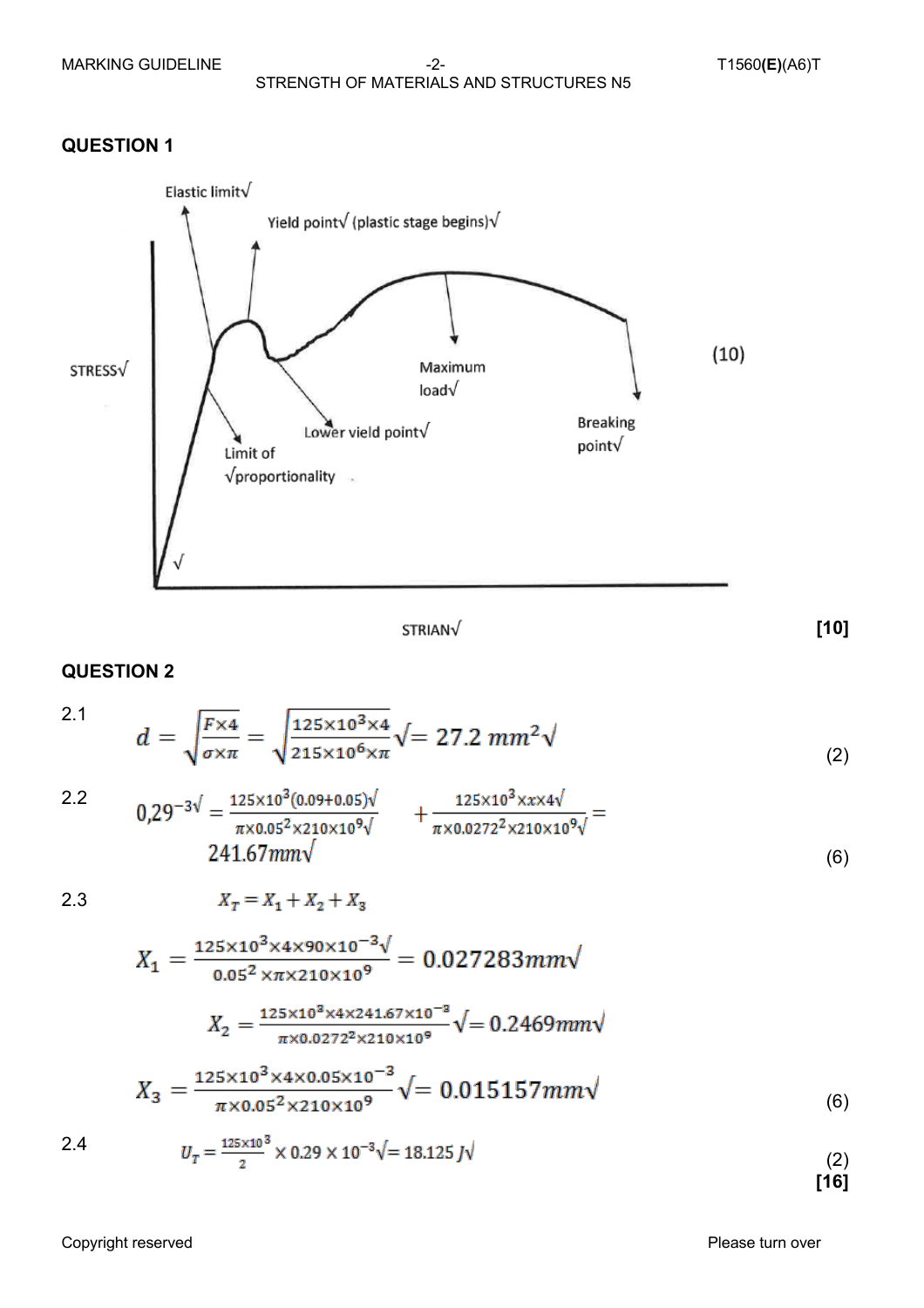3.1 
$$
T_{al} = \frac{\pi}{16} \times \tau \times d^{3} = \frac{\pi}{16} \times 16 \times 10^{6} \times 0.08^{3} \sqrt{\tau}
$$
  
\n= 1 608,5 N.m $\sqrt{\tau}$   
\n
$$
T_{b} = \frac{\pi}{16} \times \tau \times d^{3} = \frac{\pi}{16} \times 27 \times 10^{6} \times 0.065^{3} \sqrt{\tau}
$$
  
\n= 1455,91 N.m $\sqrt{\tau}$ 

The permissible torque is  $1455.91$ N.m $\sqrt{ }$  (5)

3.2 
$$
\theta_{T} = \theta_{a} + \theta_{b}
$$
  
\n
$$
\frac{0.56 \times \pi \sqrt{}}{180} = \frac{10.2 \times 1455.91 \times 0.28 \sqrt{}}{30 \times 10^{9} \times 0.084^{4} \sqrt{}} + \frac{10.2 \times 1455.91 \times L_{b} \sqrt{}}{40 \times 10^{9} \times 0.065^{4} \sqrt{}}
$$
  
\n
$$
L_{b} = 307,24 \text{ mm} \sqrt{}
$$
\n(6)

#### **QUESTION 4**

4.1 
$$
U = \frac{\sigma^2 \times V}{2E}
$$
  
\n
$$
68 = \frac{\sigma^2 \times \pi \times 0.028^2 \times 1.2 \sqrt{1.00 \times 10^9}}{2 \times 4 \times 200 \times 10^{9} \sqrt{1.00 \times 10^9}}
$$
  
\n
$$
\sigma = 191.86 \times MPa\sqrt{1.00 \times 10^9}
$$
 (3)

4.2 
$$
W = \sigma \times A = 191.86 \times \frac{\pi \times 28^2}{4} \sqrt{ }
$$
  
= 118,14kN.\sqrt{2} (2)

4.3 
$$
\sigma = \frac{2W}{A}
$$
  
\n
$$
W = \frac{191.86 \times \pi \times 28^{2}}{2 \times 4} \sqrt{ }
$$
  
\n= 59,69 kN $\sqrt{ }$  (2)

4.4  
\n
$$
W\left(h + \frac{\sigma l}{E}\right) = \frac{\sigma^2 \times V}{2E}
$$
\n
$$
W\left(0.13\sqrt{1 + \frac{191.86 \times 10^6 \times 1.2\sqrt{19}}{200 \times 10^9 \sqrt{19}}}\right) = 65\sqrt{15}
$$
\n
$$
W = 495,61 \text{ N}\sqrt{15}
$$
\n(5)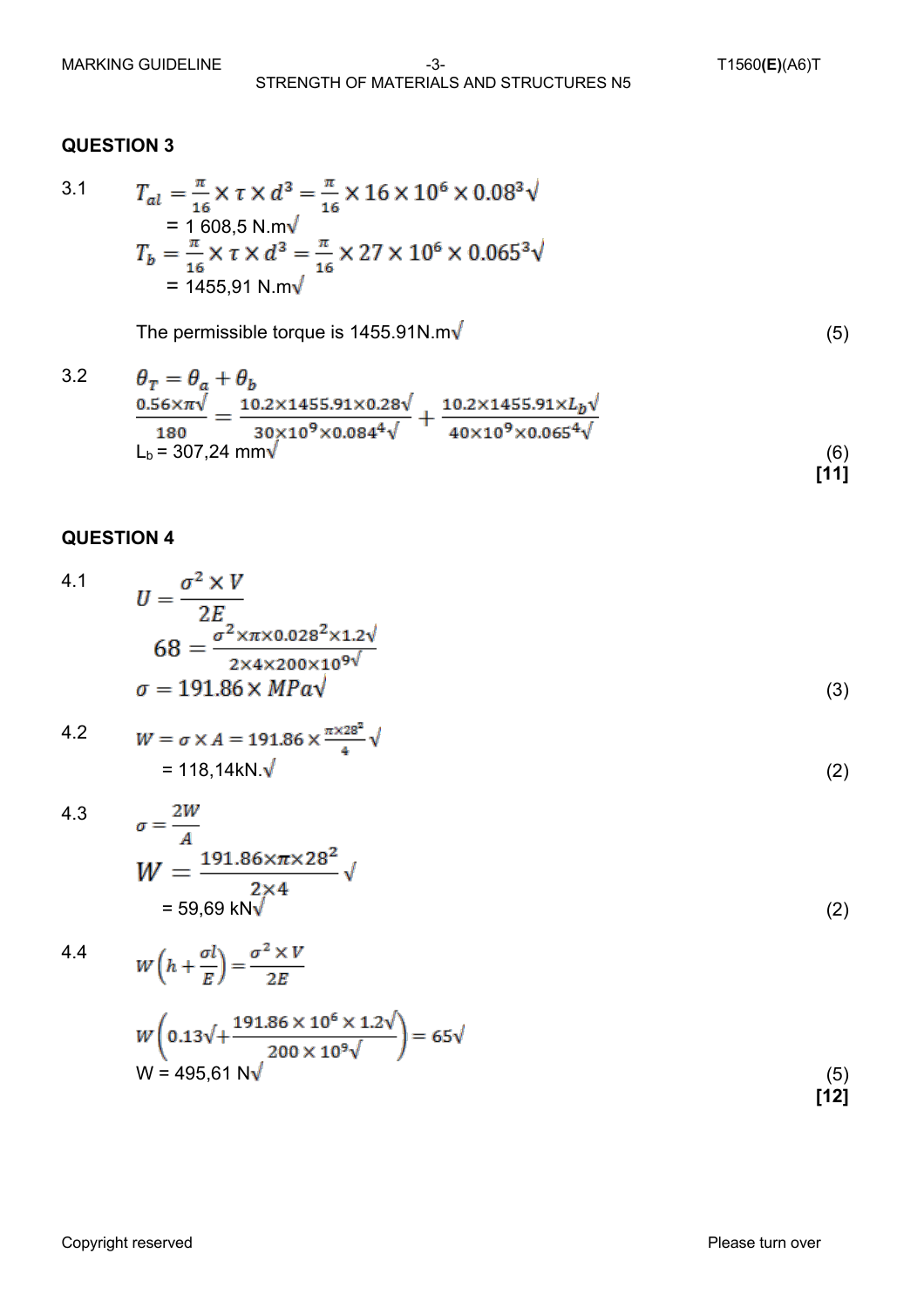5.1 
$$
F_c = F_s
$$
  
\n
$$
\sigma_c \times A_c = \sigma_s \times A_s
$$
  
\n
$$
\sigma_c = \sigma_s \frac{A_s}{A_c}
$$
  
\n
$$
\sigma_c = \frac{2.5}{734 \times 10^{-2}} \times \sigma_s \sqrt{\sigma_c = 0.3401 \sigma_s \sqrt{\sigma_c = 0.3401 \sigma_s \sqrt{\sigma_c = 0.3401 \sigma_s \sqrt{\sigma_c = 0.3401 \sigma_s \sigma_s}}}
$$
  
\n
$$
\frac{\sigma_s \times l_s}{E_s} + \frac{\sigma_c \times l_c}{E_c} = l_o \times \Delta t (\alpha_c - \alpha_s)
$$
  
\n
$$
\frac{\sigma_s}{\sigma_s = 58.8MPa(T) \sqrt{\sigma_c = 0.3401 \times 58.8}}
$$
  
\n= 20 MPa(C) $\sqrt{\ }$  (7)

5.2 Consider the external force

$$
\frac{\sigma_s}{E_S} = \frac{\sigma_c}{E_c}
$$
\n
$$
\sigma_S = \frac{E_S}{E_c} \sigma_c
$$
\n
$$
\sigma_S = 2.1 \sigma_c \sqrt{\sigma_S = 2.1 \sigma_c \sqrt{\sigma_S = 2.1 \times 2.5 \times 10^{-4} \times \sigma_c + \sigma_c \times 735 \times 10^{-6} \sqrt{\sigma_c = 31.75 MPa(T) \sqrt{\sigma_S = 2.1 \times 31.75}}
$$
\n
$$
\sigma_S = 66.67 MPa(T) \sqrt{\sigma_S = 66.67 MPa(T) \sqrt{\sigma_S = 66.67 MPa(T) \sqrt{\sigma_S = 66.67 MPa(T) \sqrt{\sigma_S = 66.67 MPa(T) \sqrt{\sigma_S = 66.67 MPa(T) \sqrt{\sigma_S = 66.67 MPa(T) \sqrt{\sigma_S = 66.67 MPa(T) \sqrt{\sigma_S = 66.67 MPa(T) \sqrt{\sigma_S = 66.67 MPa(T) \sqrt{\sigma_S = 66.67 MPa(T) \sqrt{\sigma_S = 66.67 MPa(T) \sqrt{\sigma_S = 66.67 MPa(T) \sqrt{\sigma_S = 66.67 MPa(T) \sqrt{\sigma_S = 66.67 MPa(T) \sqrt{\sigma_S = 66.67 MPa(T) \sqrt{\sigma_S = 66.67 MPa(T) \sqrt{\sigma_S = 66.67 MPa(T) \sqrt{\sigma_S = 66.67 MPa(T) \sqrt{\sigma_S = 66.67 MPa(T) \sqrt{\sigma_S = 66.67 MPa(T) \sqrt{\sigma_S = 66.67 MPa(T) \sqrt{\sigma_S = 66.67 MPa(T) \sqrt{\sigma_S = 66.67 MPa(T) \sqrt{\sigma_S = 66.67 MPa(T) \sqrt{\sigma_S = 66.67 MPa(T) \sqrt{\sigma_S = 66.67 MPa(T) \sqrt{\sigma_S = 66.67 MPa(T) \sqrt{\sigma_S = 66.67 MPa(T) \sqrt{\sigma_S = 66.67 MPa(T) \sqrt{\sigma_S = 66.67 MPa(T) \sqrt{\sigma_S = 66.67 MPa(T) \sqrt{\sigma_S = 66.67 MPa(T) \sqrt{\sigma_S = 66.67 MPa(T) \sqrt{\sigma_S = 66.67 MPa(T) \sqrt{\sigma_S = 66.67 MPa(T) \sqrt{\sigma_S = 66.67 MPa(T) \sqrt{\sigma
$$

Resultant stresses

$$
\sigma_{RS} = 58.8 + 66.67\sqrt{=} 125.47MPA(T)\sqrt{\sigma_{RC}} = 31.75 - 20\sqrt{=} 11.75MPa(T)\sqrt{\tag{8}}
$$
\n(9)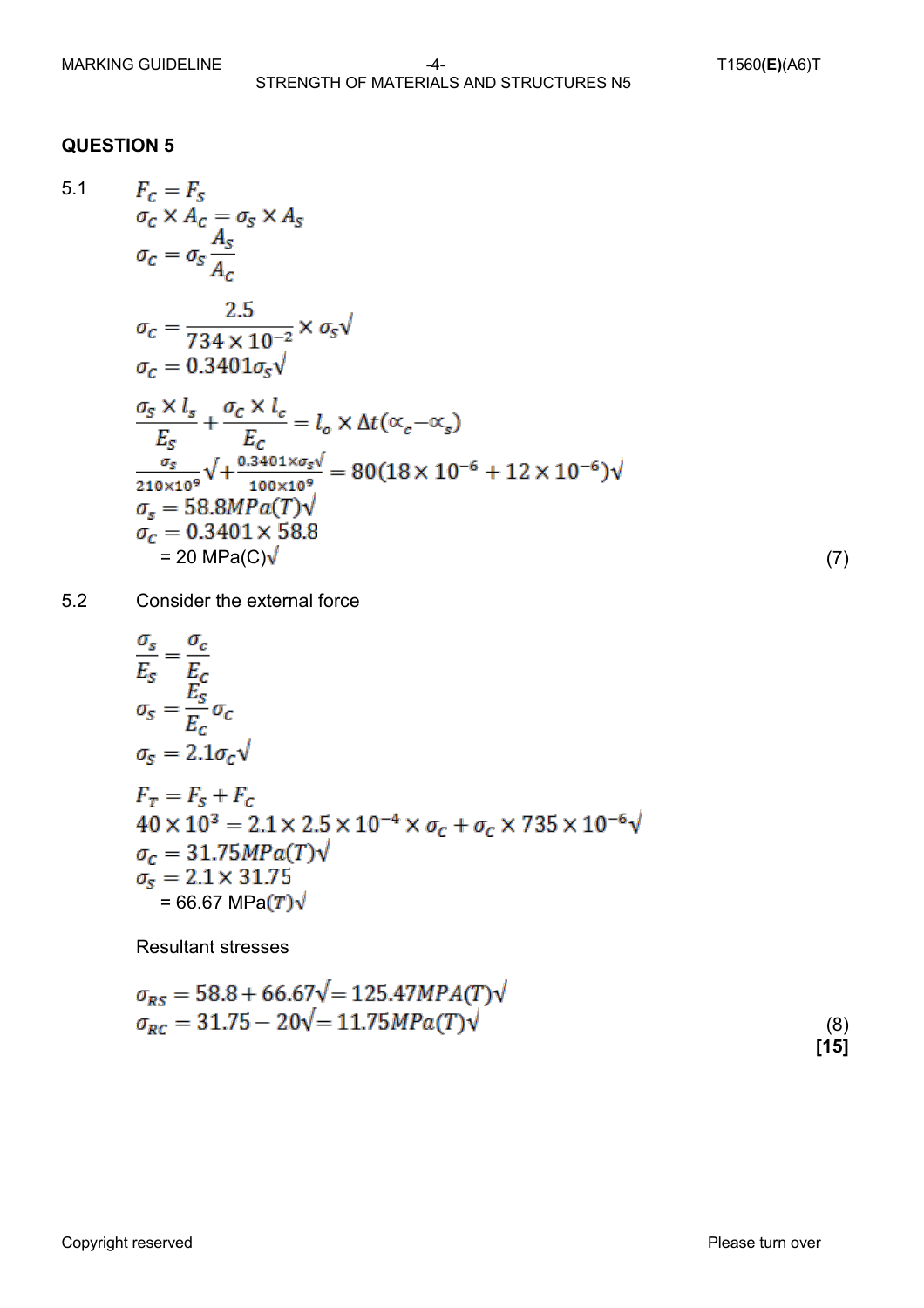= 6780.185d2 N/m = 6199.439 N.m = 12979.62 N.m d = 201.3 mm D = 211.4 mm **[10]**

#### **QUESTION 7**

7.1 Longitudinal stress

$$
\sigma_t = \frac{P \times D}{4 \times t}
$$
\n
$$
\sigma_t = \frac{5.5 \times 10^6 \times 0.3}{4 \times 0.006} \sqrt{\frac{1}{200}} = 68.75 MPa\sqrt{\frac{1}{200}}
$$
\nCircumferential stress\n
$$
\sigma_t = \frac{P \times D}{2 \times t}
$$
\n
$$
\sigma_t = \frac{5.5 \times 10^6 \times 0.3}{2 \times 0.006} \sqrt{\frac{1}{2000}} \sqrt{\frac{1}{2000}} \sqrt{\frac{1}{2000}} \sqrt{\frac{1}{2000}} \sqrt{\frac{1}{2000}} \sqrt{\frac{1}{2000}} \sqrt{\frac{1}{2000}} \sqrt{\frac{1}{2000}} \sqrt{\frac{1}{2000}} \sqrt{\frac{1}{200}} \sqrt{\frac{1}{200}} \sqrt{\frac{1}{200}} \sqrt{\frac{1}{200}} \sqrt{\frac{1}{200}} \sqrt{\frac{1}{200}} \sqrt{\frac{1}{200}} \sqrt{\frac{1}{200}} \sqrt{\frac{1}{200}} \sqrt{\frac{1}{200}} \sqrt{\frac{1}{200}} \sqrt{\frac{1}{200}} \sqrt{\frac{1}{200}} \sqrt{\frac{1}{200}} \sqrt{\frac{1}{200}} \sqrt{\frac{1}{200}} \sqrt{\frac{1}{200}} \sqrt{\frac{1}{200}} \sqrt{\frac{1}{200}} \sqrt{\frac{1}{200}} \sqrt{\frac{1}{200}} \sqrt{\frac{1}{200}} \sqrt{\frac{1}{200}} \sqrt{\frac{1}{200}} \sqrt{\frac{1}{200}} \sqrt{\frac{1}{200}} \sqrt{\frac{1}{200}} \sqrt{\frac{1}{200}} \sqrt{\frac{1}{200}} \sqrt{\frac{1}{200}} \sqrt{\frac{1}{200}} \sqrt{\frac{1}{200}} \sqrt{\frac{1}{200}} \sqrt{\frac{1}{200}} \sqrt{\frac{1}{200}} \sqrt{\frac{1}{200}} \sqrt{\frac{1}{200}} \sqrt{\frac{1}{200}} \sqrt{\frac{1}{200}} \sqrt{\frac{1}{200}} \sqrt{\frac{1}{200}} \sqrt{\frac{1}{200}} \sqrt{\frac{1}{200}} \sqrt{\frac{1}{200}} \sqrt{\frac
$$

$$
= 137.5 \text{ MPa} \sqrt{4}
$$

7.2 Axial load
$$
\sqrt{\sigma} = \frac{F}{A}
$$
  
\n
$$
F = 68.75 \times 10^6 \times \pi \times 0.3 \times 0.006\sqrt{9}
$$
\n
$$
= 388.772 \text{ kN}\sqrt{9}
$$
\n(2)

 **[6]**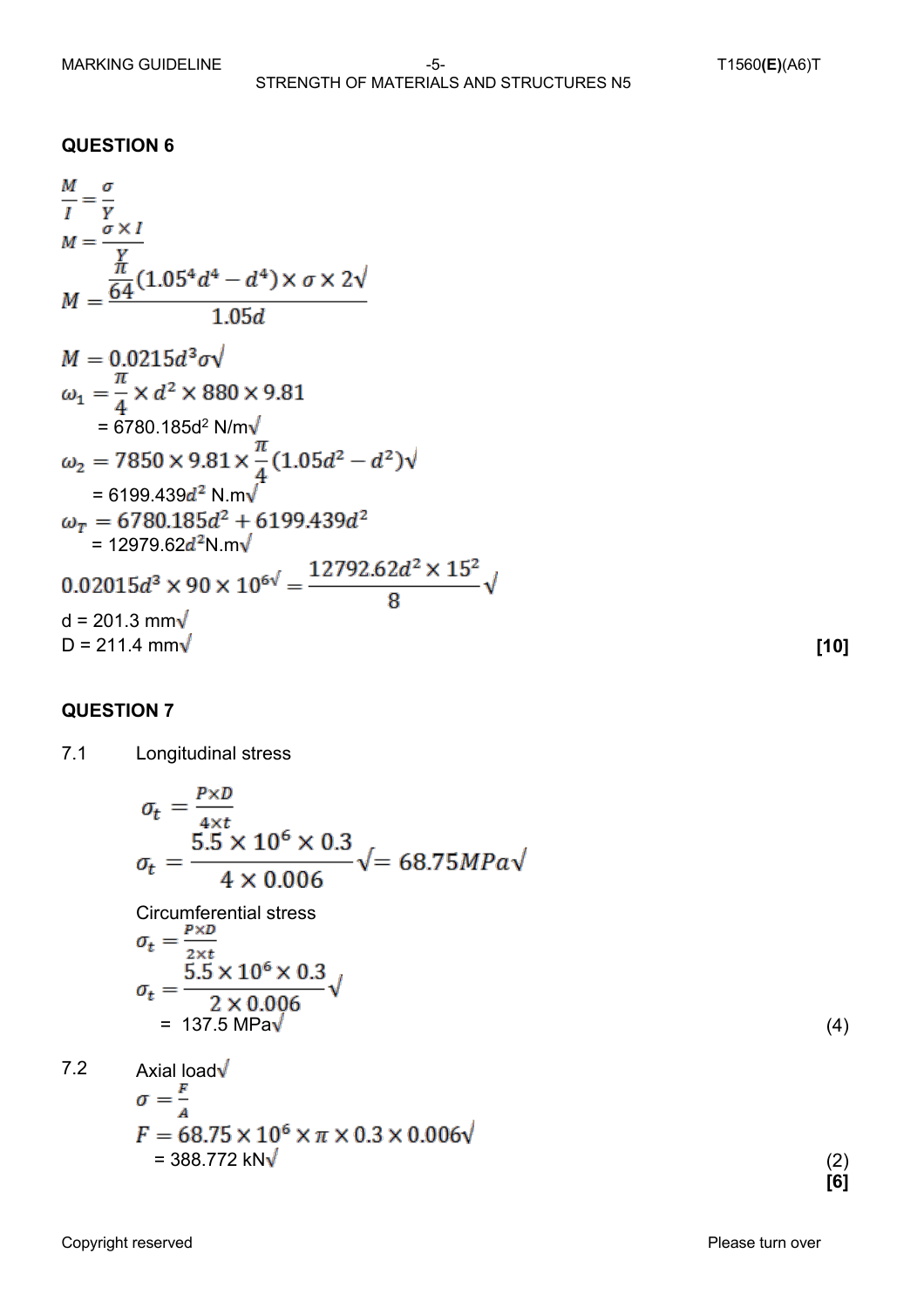8.1 The least value of 1  
\n
$$
I = \frac{0.03 \times 0.007^3 \sqrt{12}}{12}
$$
\n= 8.575×10<sup>-10</sup>mm $\sqrt{12}$   
\n
$$
F = \frac{n\pi^2 EI}{L^2}
$$
\n
$$
= \frac{1 \times \pi^2 \times 200 \times 10^9 \times 8.575 \times 10^{-10}}{1.5^2} \sqrt{157}
$$
\n= 752.28N $\sqrt{157}$  (4)

8.2 
$$
F = \frac{n\pi^2 \times EI}{L^2}
$$
  
\n
$$
F = \frac{2 \times \pi^2 \times 200 \times 10^9 \times 8.575 \times 10^{-10}}{1.5^2} \sqrt{F} = 1504.57N = \sqrt{7}
$$
 (2)

8.3 
$$
F = \frac{n\pi^2 \times EI}{L^2}
$$
  
\n
$$
F = \frac{4 \times \pi^2 \times 200 \times 10^9 \times 8.575 \times 10^{-10}}{1.5^2} \sqrt{F} = 3009.13N = \sqrt{1.5^2}
$$
 (2)